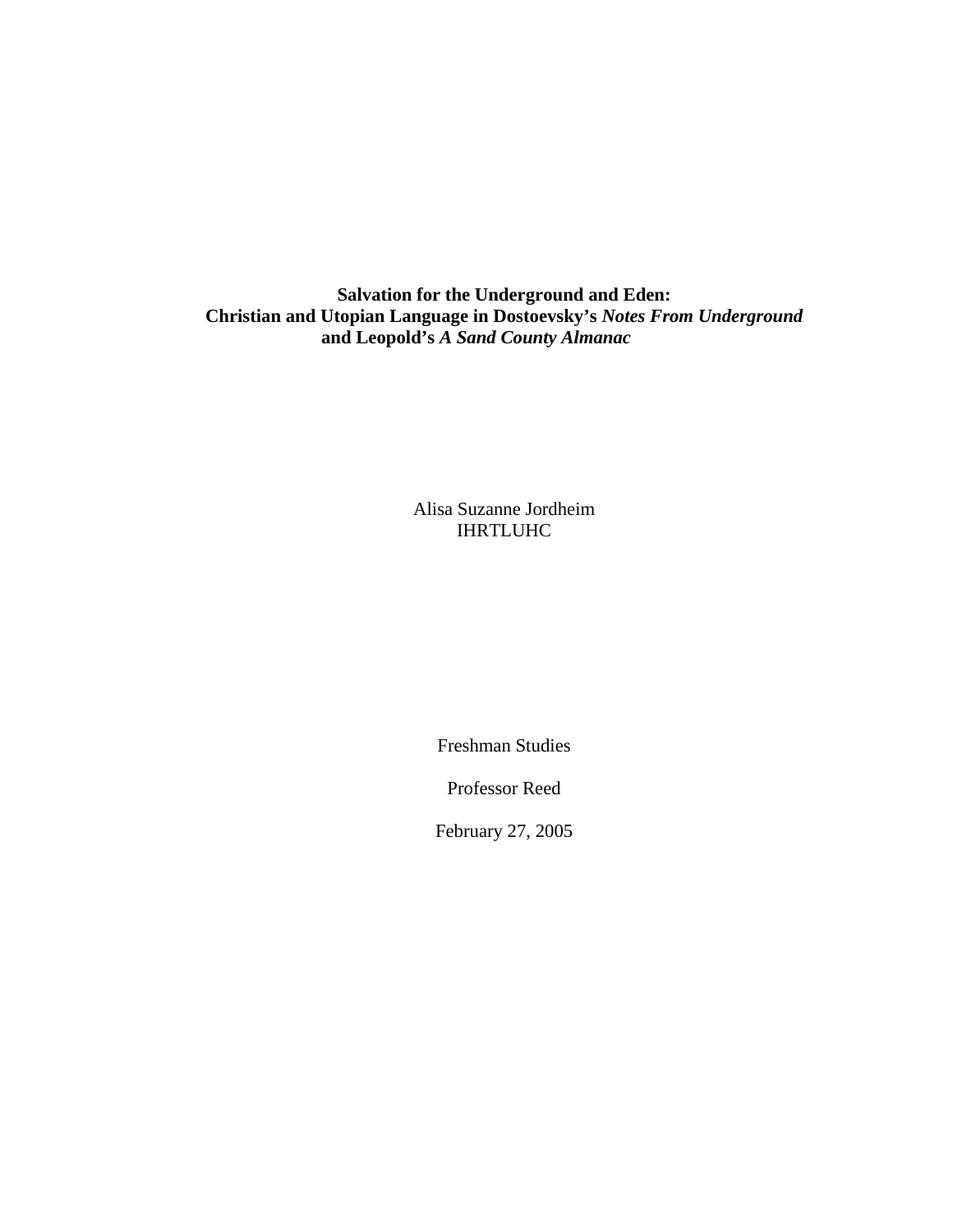## **Salvation for the Underground and Eden: Christian and Utopian Language in Dostoevsky's** *Notes from Underground* **and Leopold's** *A Sand County Almanac*

Tucked away in his underground, brooding for the past forty years over his discontentment with nineteenth century Russian society and his desire to enlighten others, is Dostoevsky's Underground Man. Nearly one hundred years later on the other side of the earth, on his secluded farm in Sand County, Wisconsin, writing over a period of forty years of his desire "to save" the land is Aldo Leopold. Though written in different times and for different audiences, Dostoevsky's *Notes From Underground* and Leopold's *A Sand County Almanac* share significant use of spiritual and religious language. Whether it is the whole of society as in the case of Dostoevsky, or the whole of the land and its inhabitants in the case of Leopold, both authors write with an intense desire to enlighten others in order "to save" that which is precious to them. Dostoevsky emphasizes the redemptive language of Christianity while Leopold reveals a religious sensibility in his use of both biblical and utopian language. As a result, a definite messianic message can be found in both works.

The recurring themes "to save" and "to protect" reflect Dostoevsky and Leopold's purpose in creating these works. This purpose is to enlighten the reader and increase awareness of the erosion threatening Russian society and the land, respectively. Dostoevsky's Underground Man views himself as "an enlightened and cultured man" due to proper education and encourages others to become the same in order to preserve Russian culture (20). "Always [having] to adjust the urge to embrace all humanity…" the Underground Man feels compelled to enlighten, or "to save," those in society who seem in need of direction (Dostoevsky 41). A prostitute named Liza and the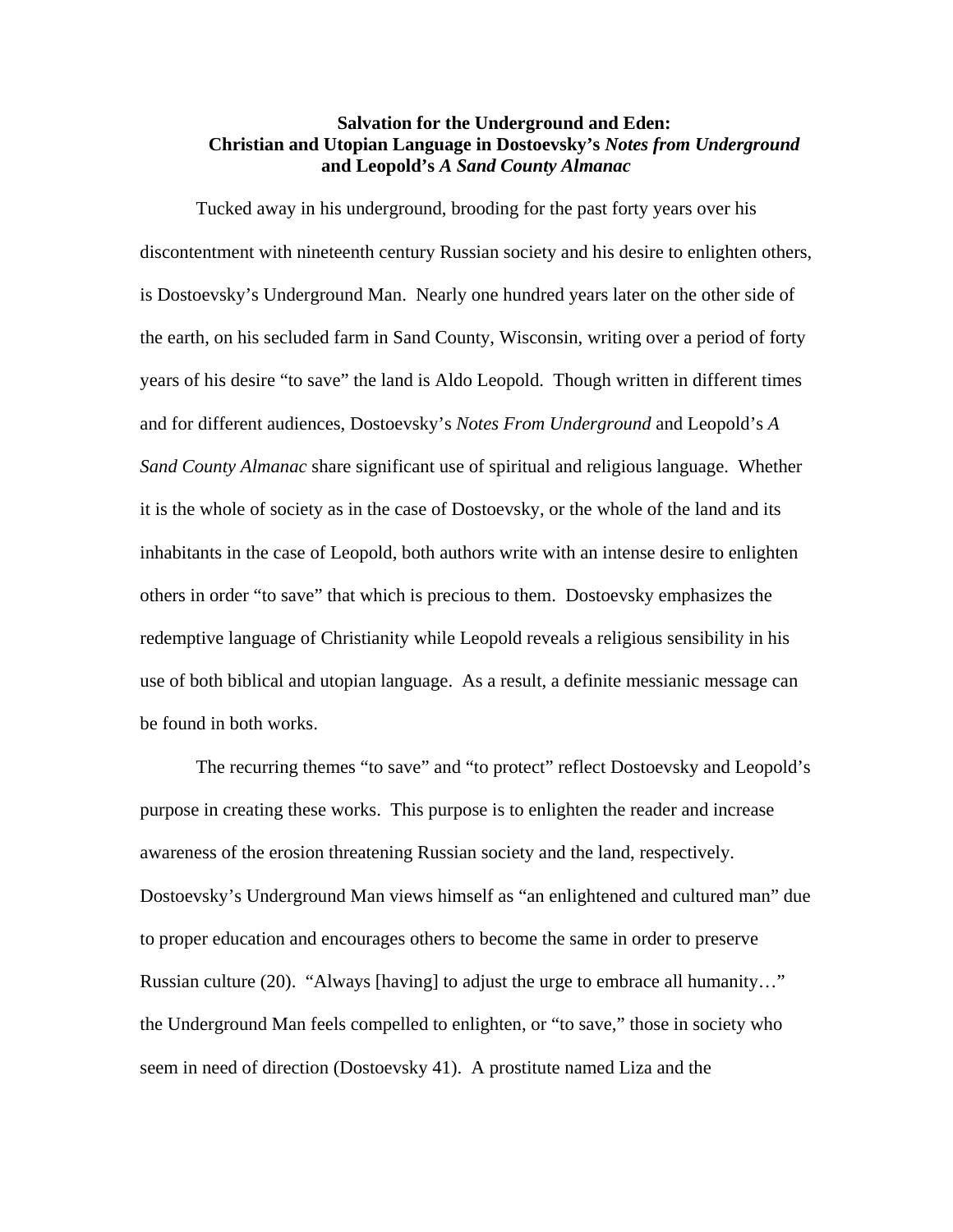Underground Man's former schoolmates are examples of such "lost souls" (84). Having failed miserably at "enlightening" the group of schoolmates, perhaps because of the group's lack of concern for culture and education, the Underground Man assumes the role of an evangelist when preaching to Liza, hoping to achieve his messianic goal through individual spiritual enlightenment. Throughout the work, Dostoevsky includes symbols of confession, forgiveness, salvation, and redemption expressed by the presence of water, embrace, light, and references to sin. In the scenes involving the Underground Man and Liza, a lighted candle symbolizes enlightenment and salvation, Liza's embrace represents forgiveness, and water represents cleansing and redemption. Dostoevsky directly refers to Christian concepts when he writes, "it is in that kind of love (unconditional love) that a woman finds her resurrection, all her salvation in whatever kind of ruin, and her rebirth, as it can't appear in any other form" (88). Likewise, Leopold refers to the same Christian concepts when he writes about the "salvation of cultural value" regarding the way in which humans treat, or mistreat, the land (Leopold 184). The Underground Man likely would have approved of Leopold's concept of "enlightened self-interest" found in "The Land Ethic," a section of his *Almanac* in which he stresses the importance of "more conservation education" to bring about "harmony between men and land" (Leopold 207- 208). Textual evidence shows then, that Dostoevsky and Leopold write with a revelatory purpose regarding issues that are of deep concern to them. Although both authors incorporate Christian language into these works, Leopold describes the land in utopian language, alluding to biblical passages.

Leopold does not hesitate, even "in the beginning…" (215) to use biblical allusion to express the way in which humans view the land. In the foreword, he explains that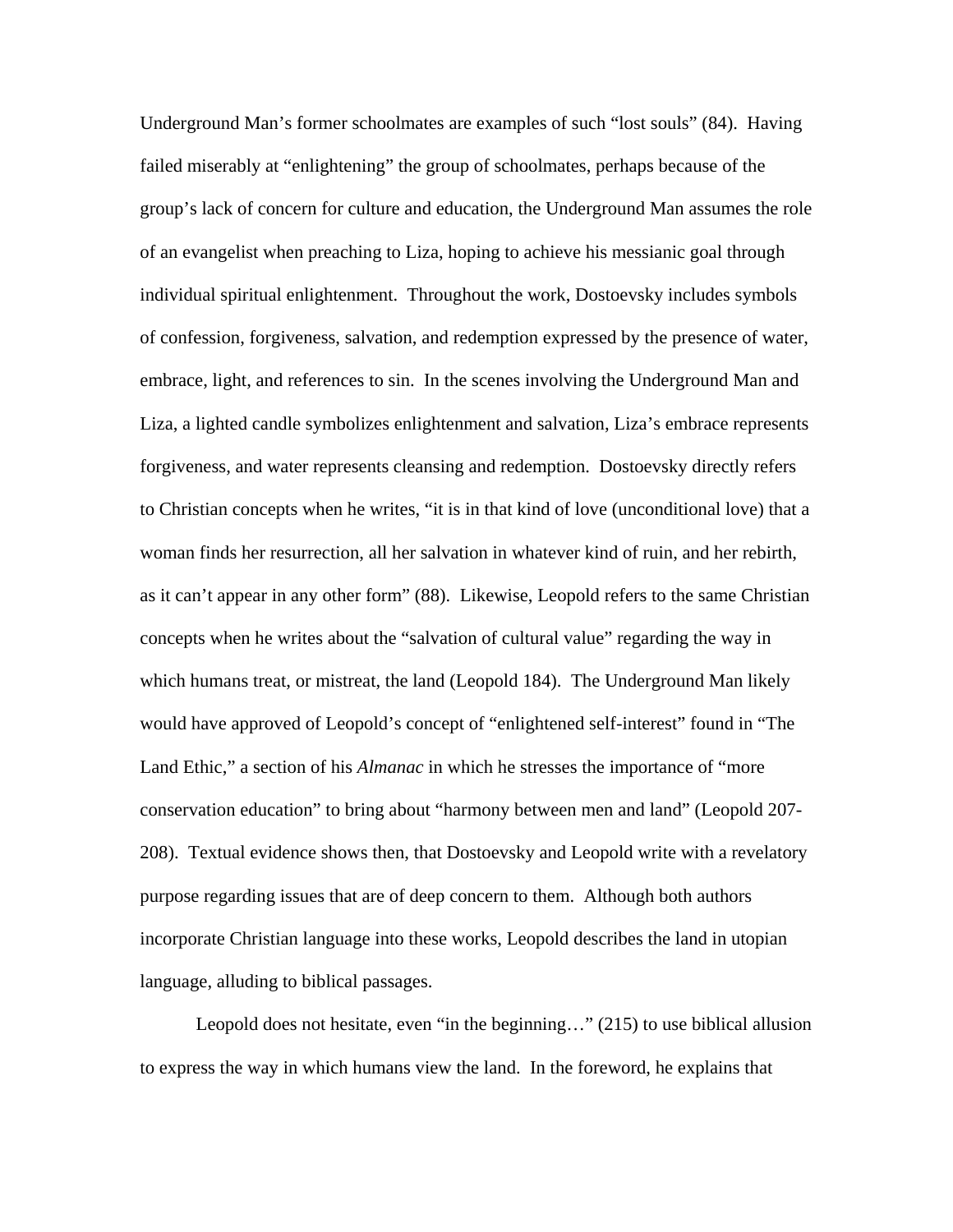humans have an "Abrahamic concept of land. We abuse land because we regard it as a commodity belonging to us. When we see land as a community to which we belong, we may begin to use it with love and respect" (viii). Rejecting Abraham's view of the land as "a permanent possession," (Holy Bible: New Living Translation, 17), Leopold stresses that the land should be considered a living, evolving ecosystem deserving of ethical treatment and respect for all it provides. Throughout *A Sand County Almanac*, Leopold describes these concepts and his surroundings through use of biblical allusion. From his farm perched on a "hill, which serves, in Noah's absence, for an ark" (24), Leopold describes "a migrating goose, staking two hundred miles of black night on the chance of finding a hole in the lake…"as "[carrying] the conviction of a prophet who has burned his bridges" (18), and compares the "chorus of the quail" to that of a "daybreak hymn" (53- 54). When expressing his love for the woods, namely pine trees, Leopold "[wishes] that Noah, when he loaded up the Ark, had left the tree diseases behind" (73), and expresses his frustration with "a plague of rabbits in [his] woods" (74). This parallels the many plagues inflicted upon the Egyptians and their land during the time of Moses, as described in the book of Exodus (perhaps it is not a coincidence that Leopold uses the word "exodus" at least three times in his *Almanac*). References to Moses and the Ten Commandments occur in other chapters as well. The chickadees in Leopold's "November" entry bring to mind the Israelites in the Promised Land, in that "for them, every ant-tunneled heartwood bulges with milk and honey" (76). Another allusion to the Israelites occurs when Leopold writes, "we shared their [the quail and deer's] evident delight in this milk-and-honey wilderness" (146). The words linking these passages to the Bible are found in Exodus 4:17: "I will lead you to…a land flowing with milk and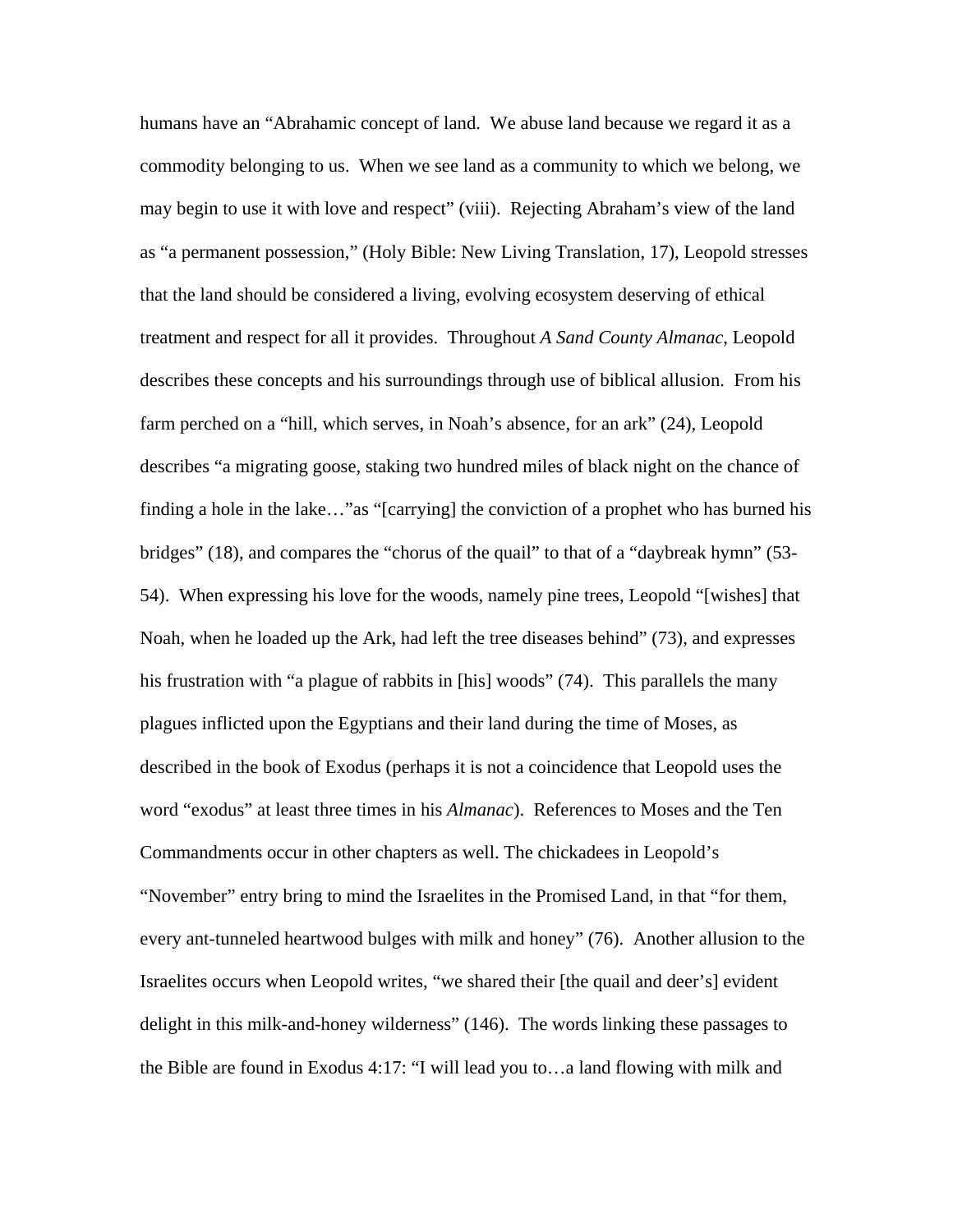honey" (72). Leopold refers to the "Mosaic Decalogue" to expound upon his Land Ethic in the last chapter, and he cleverly uses the Ten Commandments to explain Chickadee behavior. He "[suspects] that in the chickadee Sunday School two mortal sins are taught: thou shalt not venture into windy places in winter, thou shalt not get wet before a blizzard…I suspect there is a third commandment in chickdom: thou shalt investigate every loud noise" (90-91). While this biblical allusion humorously illustrates the behavior of chickadees, it also shows Leopold's familiarity with Biblical concepts. To emphasize man's lack of respect for the land and "the divine functions of creating and destroying plants," Leopold states: "The Lord giveth, and the Lord taketh away, but He is no longer the one to do so" (67). He adds later, "To plant a pine, for example, one need be neither god nor poet; one need only own a shovel…any clodhopper may say: Let there be a tree – and there will be one…And in the seventh year he may lean upon his shovel, and look upon his trees, and find them good" (81). This process of creation bears a striking resemblance to the biblical account of creation found in chapter one of Genesis. Additionally, while he is hunting, Leopold compares his own mortality to that of a buck by using the biblical phrase "dust to dust" (151). The name of the biblical book "Song of songs" appears when Leopold is describing the problem of "the rush" of scientific progress (153). Perhaps the evidence of Leopold's spiritual sensibility and connection with nature is most apparent when he writes, "He leadeth me by still waters' was to us only a phrase in a book until we had nosed our canoe through the green lagoons. If David had not written the psalm, we should have felt constrained to write our own" (142). He also refers to the Sermon on the Mount, in which Jesus asks parents if they would give their children a stone when asked for bread: "When the logic of history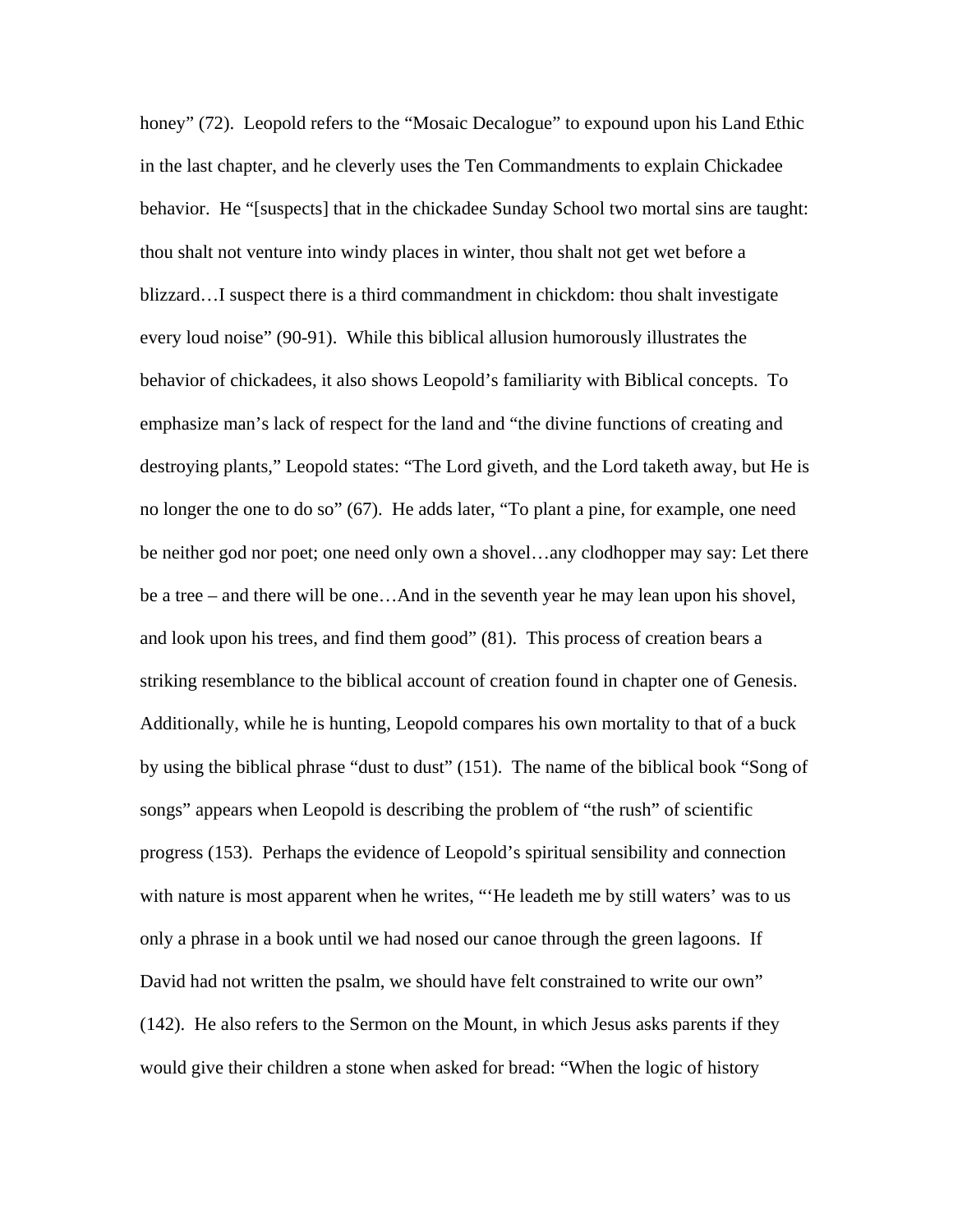hungers for bread and we hand out a stone, we are at pains to explain how much the stone resembles bread" (210). Biblical names such as Ezekiel and Isaiah as well as words such as "faith" and "paradise" are also present in Leopold's writing. These Biblical allusions and quotations are only some of the many that can be found in *A Sand County Almanac*. They serve as effective illustrations of crucial concepts and observations discussed by Leopold and provide insights into his intimate, spiritual relationship with nature.

Dostoevsky's Underground Man may not have experienced the peace of "Paradise Ranch" and its "verdant meadows" or "singing trout stream" (Leopold 128), but he certainly experienced the catharsis of confession and salvation – two Christian concepts found in both *Notes From Underground* and *A Sand County Almanac*. Along with these shared concepts are two narrators who both strive to bring about realization of human error regarding their beloved entities. Dostoevsky, speaking through the character of the Underground Man, and Leopold, speaking on behalf of the land, encourage readers to confess these errors in order to bring about positive change in how they live their lives. Enlightening his readers concerning the deterioration of Russian cultural society is Dostoevsky's mission. In his letters to his brother, Mikhail, Dostoevsky expresses his disgust and frustration with the Russian censors, calling them "swine" for leaving untouched his writing of mockery and blasphemy while, at the same time, deleting his writing dealing with the "necessity of faith and Christ" (96). For Leopold, spreading awareness of nature's suffering is achieved not only by his references to fundamental Christian doctrine, but also through his accounts of personal spiritual epiphany. In the allegorical wolf episode in the essay entitled "Thinking like a Mountain," Leopold writes that, after shooting a wolf and witnessing "a fierce green fire dying in her eyes," he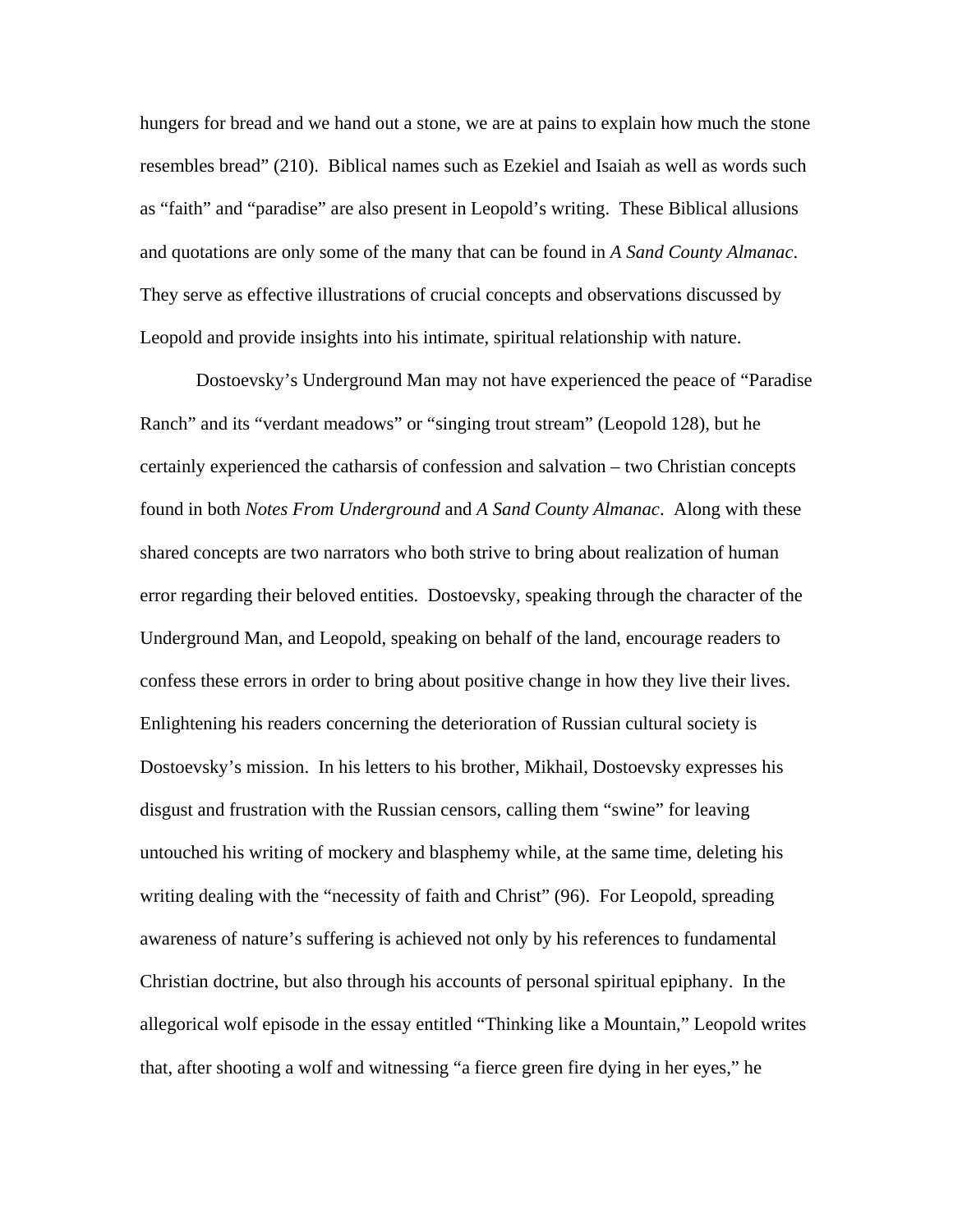realized that "there was something new to [him] in those eyes – something known only to [the wolf] and to the mountain" (130). Perhaps that "something" refers to the lack of respect humans tend to have for nature and the need for a change in the way they treat the land and its inhabitants – a change that Leopold, like Dostoevsky with Russian culture, is so passionately attempting to bring about.

Both authors effectively and, in terms of language, similarly convey their passion and desire for others to follow in their footsteps; however, Dostoevsky's Christian symbolism lacks the direct biblical, utopian language that is so prominent in Leopold's text. Despite this difference in spiritual language, however, the underlying entreaty of Dostoevsky and Leopold's works, respectively, is to recognize the impact of human action on society and to change human actions to bring about renewal of society and the land. Both writers strive to ensure that the future holds "lands of opportunity" (Leopold 219) for all people.